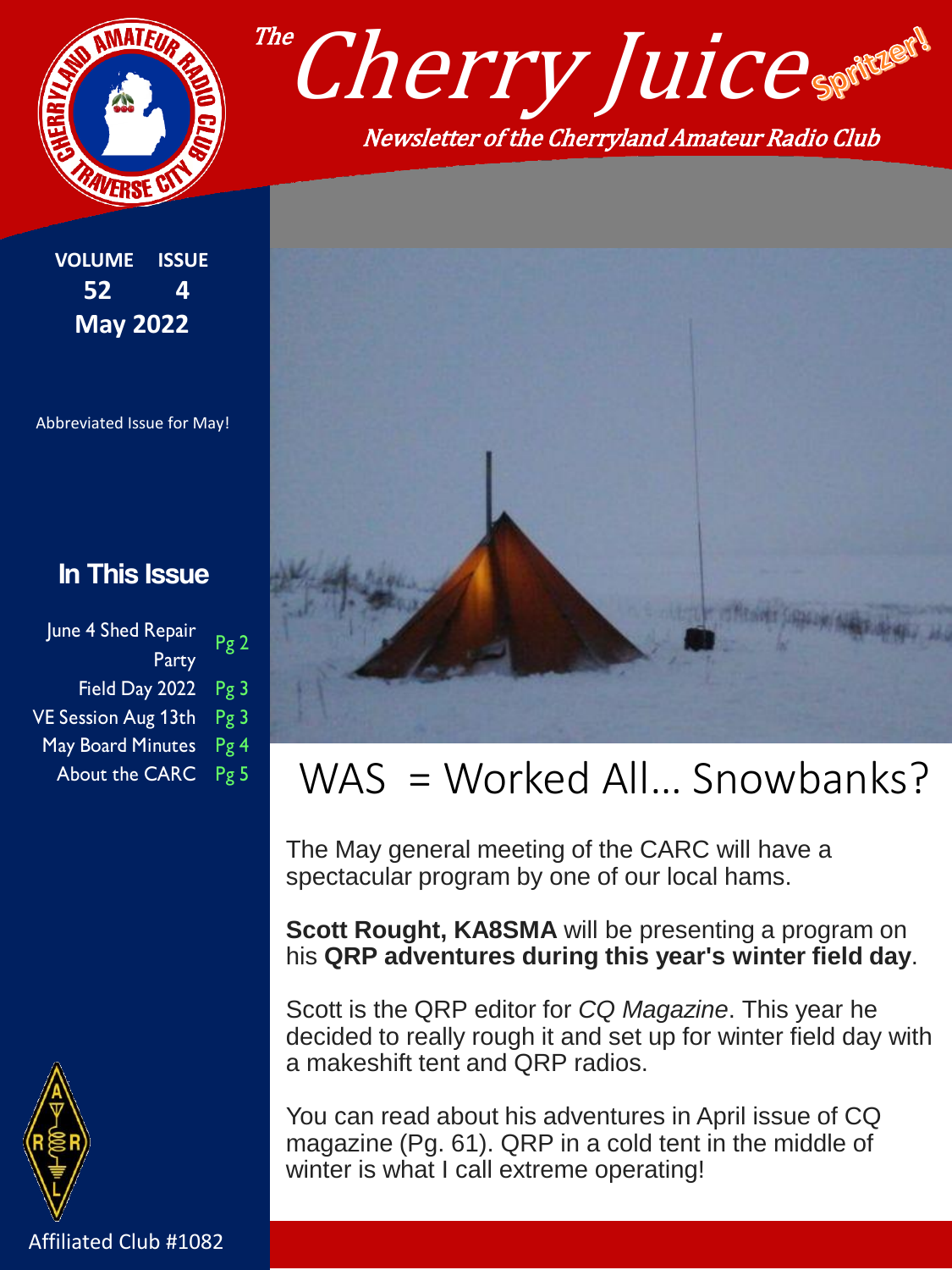# Down on the Farm – Shed Roof Repair



As you probably know, the club has a shed out at the Don (WD8NRZ) Parker's farm. We store a lot of our Field Day equipment there. We noticed last year that the roof of the shed was leaking. So last fall a bunch of us went to the farm with the intent to re-roof the shed. We were making pretty good progress until the rain started. We had about 25% of the roof finished and then the rain came. Luckily, we were able to make the roof watertight before we had to quit.

We have a date planned to finish re-roofing the shed. Mark your calendar for **June 4th** to come out and help us finish this project. I think Chef Glen will be serving up a hot dog lunch and there may be some adult beverages available.

Let's **meet at 10:00 AM on June 4th** and see if we can finish in time for lunch.

Scott WX1J volunteered to go out to the farm a few days earlier and strip the remaining old shingles off of the roof so this should go pretty fast.

Ernie, K8RCT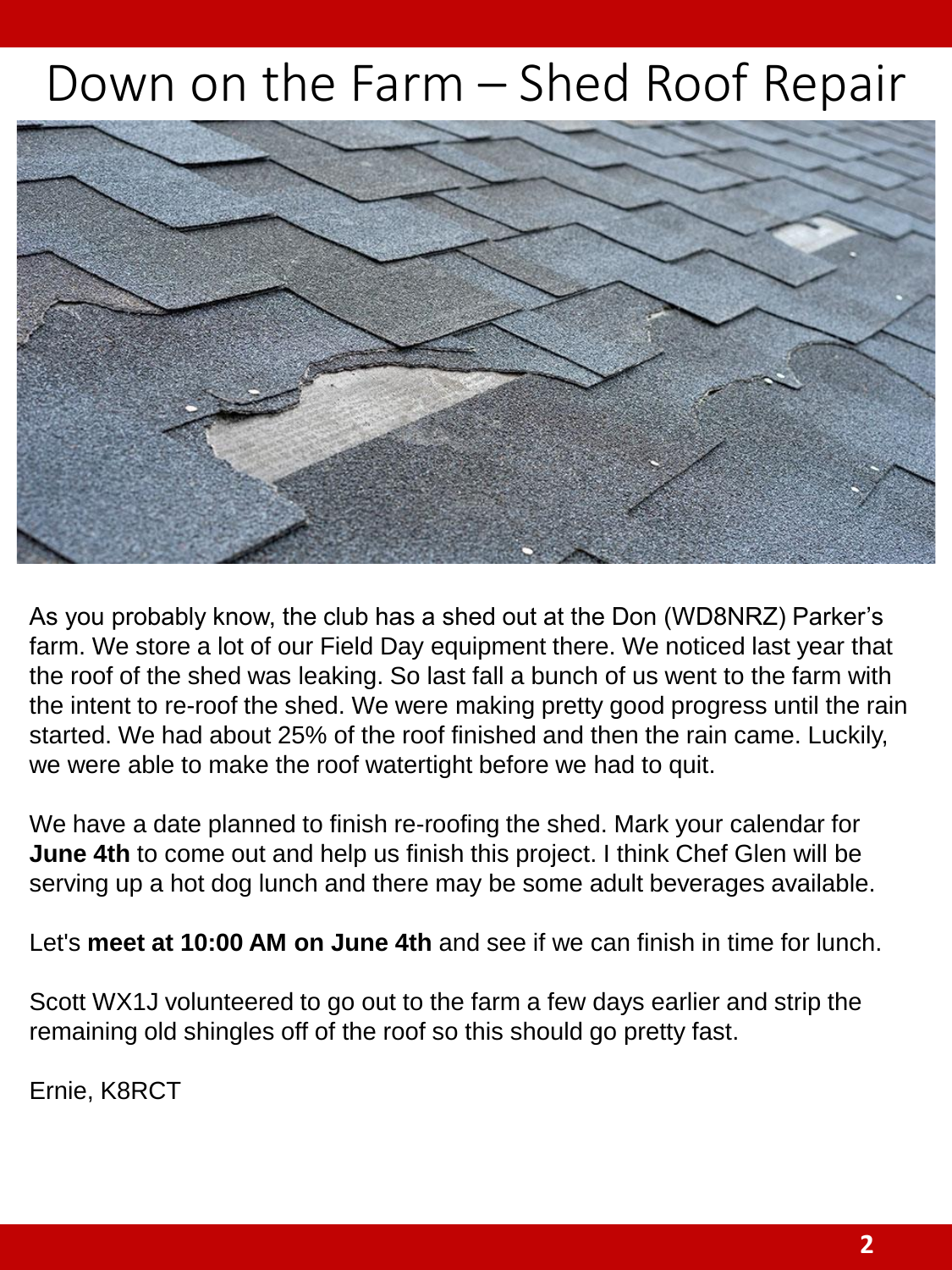# ARRL Field Day Approaches!

This year, Field Day is June 25-26. At the May  $24<sup>th</sup>$  meeting we'll be working out details for equipment, antennas, stations, food, personnel, and scheduling.

The Cherryland ARC normally operates Field Day from high atop the ridge along West Bay between Traverse City and Suttons Bay. You can see a [map of the Field Day site and links to more info at](http://cherrylandarc.com/?page_id=172)  the club Field Day page.



Typically, we will load up equipment in trailers and deliver the gear to the site the Friday before the event, starting the actual setup tasks on Saturday Morning with the goal of being ready to operate by noon. There are areas for people to camp over the weekend but we ask that you contact the club and provide us contact information and some basic details on your "setup" before coming to camp out, as we have had issues in the past. Thanks!

# May VE Session Results / Next exam Aug 13th

The latest VE test session was held May 14 at the Traverse Area District Library. We ended up having seven applicants, six of whom walked out with either an initial license or an upgrade. Two applicants took both the Tech and the General exam; One passed both and the other applicant missed the General by just one point. Bummer! We ended up having four new Techs and two new Generals.

Many thanks to the willing VE helpers--Ernie K8RCT, Mark KC8ZAP,and Tom NS8K. The May 14 session was scheduled to be held in Study Room D, but as we had a number of walk-ins, we outgrew the room, and I had to quickly make other arrangements at the library. Fortunately, they found us a bigger room that was not in use and all turned out just fine.

The new rule requiring applicants to pay an additional \$35 directly to the FCC is causing some anxiety. As this is the first exam since the change, I don't know how long it will take before applicants receive an e-mail from the FCC with the link to follow to make their payments. I mailed the exam papers six days ago, and ARRL has not processed them yet, so we will have to wait and see how long the process takes. Look for an update next month on this.

**The next CARC VE session is on August 13th** at the Traverse Area District Library, in the **Thirlby Room, at 1:00 PM.** You will need to register ahead of time, and be sure you have your **FCC FRN number** in advance.

Contact [HopeAA8SN@gmail.com](mailto:HopeAA8SN@gmail.com) for more information and to get signed up !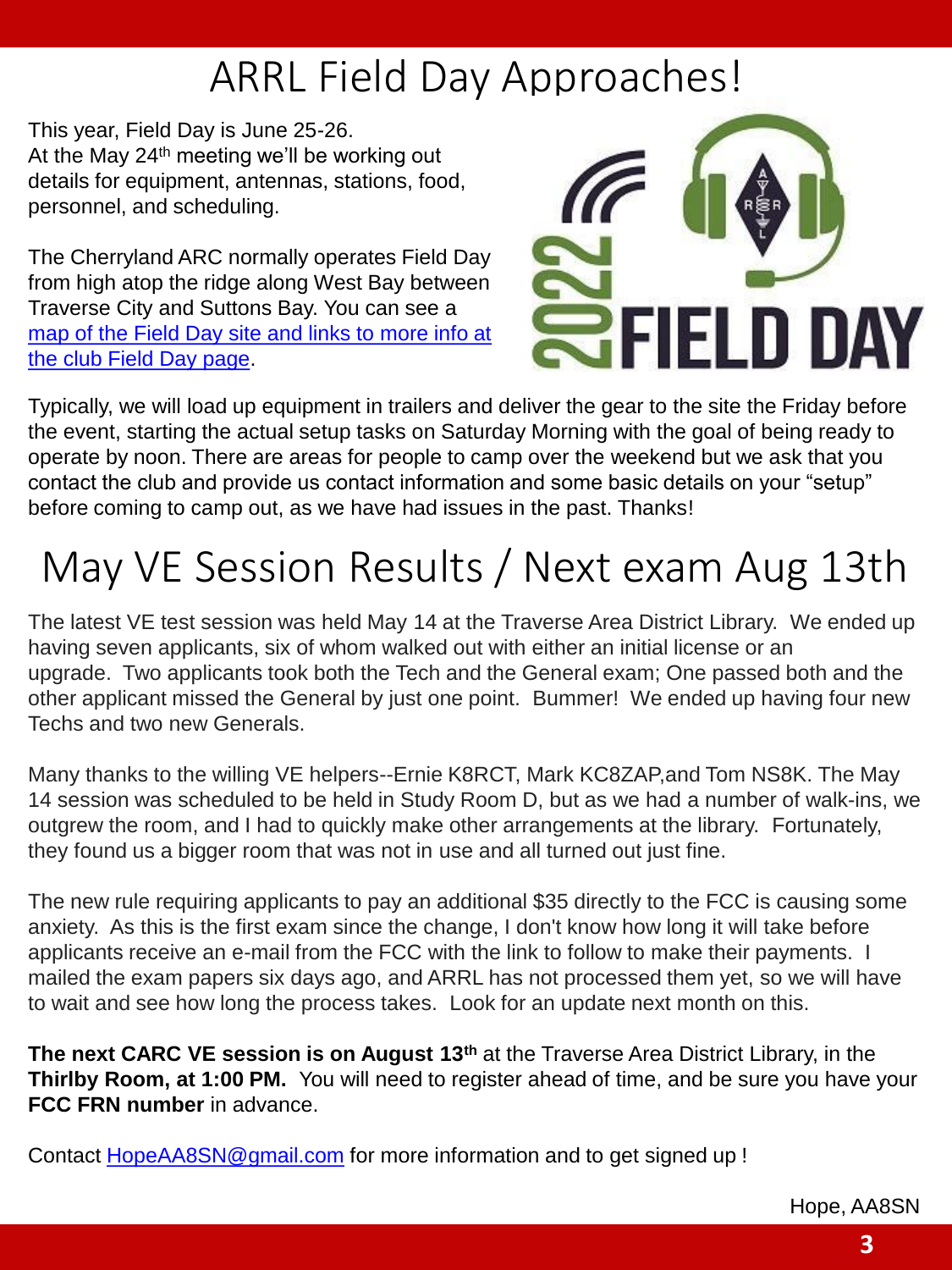

## 2022 May Board Meeting **Minutes**

May 3, 2022 CARC board meeting;

Present: Ernie K8RCT, Mark KC8ZAP, Scott W1XJ, Glen W8SGZ,Ward N8WK, Joe N8CN, and Drake N8DMH Hope AA8SN, Dave K8WPE, and a visitor Elliott Goldwyn.

meeting called to order at 7:30pm

- 1. Minutes of Last board meeting Meeting was canceled in April due to weather
- 2. Treasurer's Report Status same as last month with over \$6K in the bank
- 3. Repeater Proposal
	- a. Joe N8CN reported that Drake is working on the previous 442.5+ Kenwood repeater to replace the existing FM/YSF Yaesu repeater that has been in use. They have also purchased some accessories for MMDVM. Joe bought a Motorola MTR2000 repeater for \$500 and proposed that we replace the Yaesu FM/YSF repeater with the MTR2000 Motorola. We have two Fusion repeaters in use currently. The proposal is to sell one to fund these changes and donate the other to TBARG with the understanding that if it is needed as a spare for either 146.86 or 442.5+, we would temporarily use it while we seek repairs/changes.
	- b. Drake made the motion seconded by Ward that we follow the repeater committee plans and to reimburse Joe for the \$500 he paid. All in favor. Motion passed.
- 4. Date to Reroof the shed
	- a. May 31 Scott said he would go to the farm and remove the old shingles.
	- b. June 4 at 10AM we will have a work bee with lunch following to finish the project
- 5. SATERN Nets
	- a. Bob Dennis informed Ernie that we are now part of the Great Lakes section which is comprised of just Michigan. Ernie encouraged us to check into the following nets:
		- a. M,W, F @ 11:30 on 14.325 Mhz
		- b. Saturday @ 11:30 on 14.320 Mhz
		- c. DMR/Fusion @ 8:00 pm Wednesday (DMR 31269: YSF 43641)
- 6. Other Business
	- a. Glen was offered the use of the tower on Bugai Rd, owned by the State of Michigan, if he used the tower for emergency use. It could also serve as a backup to the 86. Ernie requested that everything be put into writing to avoid any future misunderstandings. Ward said that TBARG would have to get their own insurance policy for the tower.
	- b. Glen made a motion that CARC support TBARG in this. Mark seconded the motion. All in favor.
- 7. Adjourn Adjourned at 8:04 PM

Minutes taken and submitted by Hope AA8N